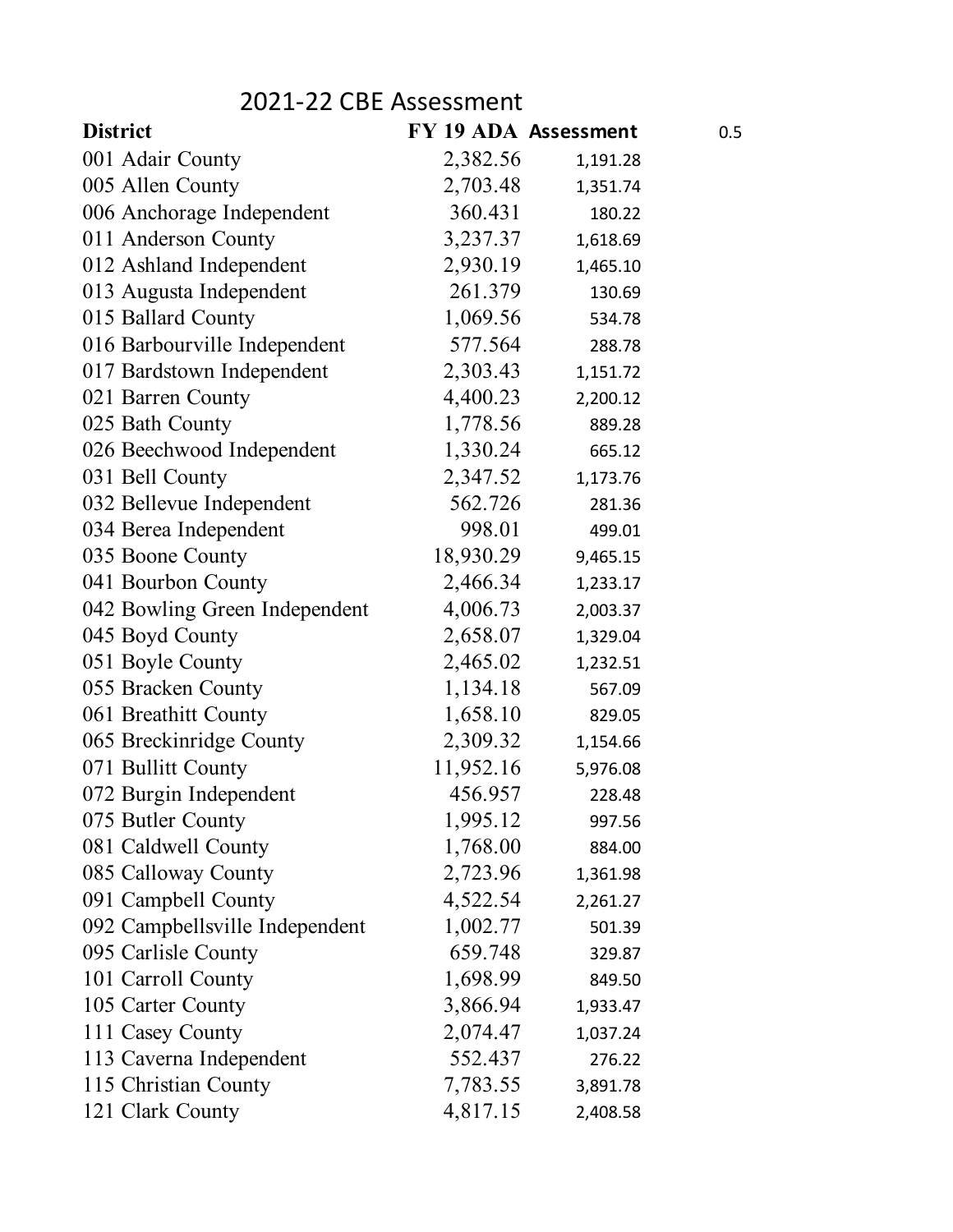| 125 Clay County                  | 2,625.94  | 1,312.97  |
|----------------------------------|-----------|-----------|
| 131 Clinton County               | 1,485.87  | 742.94    |
| 132 Cloverport Independent       | 319.312   | 159.66    |
| 133 Corbin Independent           | 2,687.63  | 1,343.82  |
| 134 Covington Independent        | 3,346.27  | 1,673.14  |
| 135 Crittenden County            | 1,202.20  | 601.10    |
| 141 Cumberland County            | 803.914   | 401.96    |
| 143 Danville Independent         | 1,723.37  | 861.69    |
| 145 Daviess County               | 10,198.85 | 5,099.43  |
| 146 Dawson Springs Independent   | 563.029   | 281.51    |
| 147 Dayton Independent           | 837.368   | 418.68    |
| 149 East Bernstadt Independent   | 452.2     | 226.10    |
| 151 Edmonson County              | 1,631.66  | 815.83    |
| 152 Elizabethtown Independent    | 2,246.59  | 1,123.30  |
| 155 Elliott County               | 902.975   | 451.49    |
| 156 Eminence Independent         | 815.201   | 407.60    |
| 157 Erlanger-Elsmere Independent | 2,259.66  | 1,129.83  |
| 161 Estill County                | 2,064.11  | 1,032.06  |
| 162 Fairview Independent         | 623.795   | 311.90    |
| 165 Fayette County               | 38,146.26 | 19,073.13 |
| 171 Fleming County               | 2,023.71  | 1,011.86  |
| 175 Floyd County                 | 5,097.80  | 2,548.90  |
| 176 Fort Thomas Independent      | 2,958.98  | 1,479.49  |
| 177 Frankfort Independent        | 751.992   | 376.00    |
| 181 Franklin County              | 5,722.14  | 2,861.07  |
| 185 Fulton County                | 535.187   | 267.59    |
| 186 Fulton Independent           | 294.342   | 147.17    |
| 191 Gallatin County              | 1,338.03  | 669.02    |
| 195 Garrard County               | 2,301.82  | 1,150.91  |
| 197 Glasgow Independent          | 2,055.73  | 1,027.87  |
| 201 Grant County                 | 3,166.84  | 1,583.42  |
| 205 Graves County                | 3,800.90  | 1,900.45  |
| 211 Grayson County               | 3,766.80  | 1,883.40  |
| 215 Green County                 | 1,441.69  | 720.85    |
| 221 Greenup County               | 2,515.46  | 1,257.73  |
| 225 Hancock County               | 1,507.02  | 753.51    |
| 231 Hardin County                | 13,275.81 | 6,637.91  |
| 235 Harlan County                | 3,166.84  | 1,583.42  |
| 236 Harlan Independent           | 596.16    | 298.08    |
| 241 Harrison County              | 2,596.32  | 1,298.16  |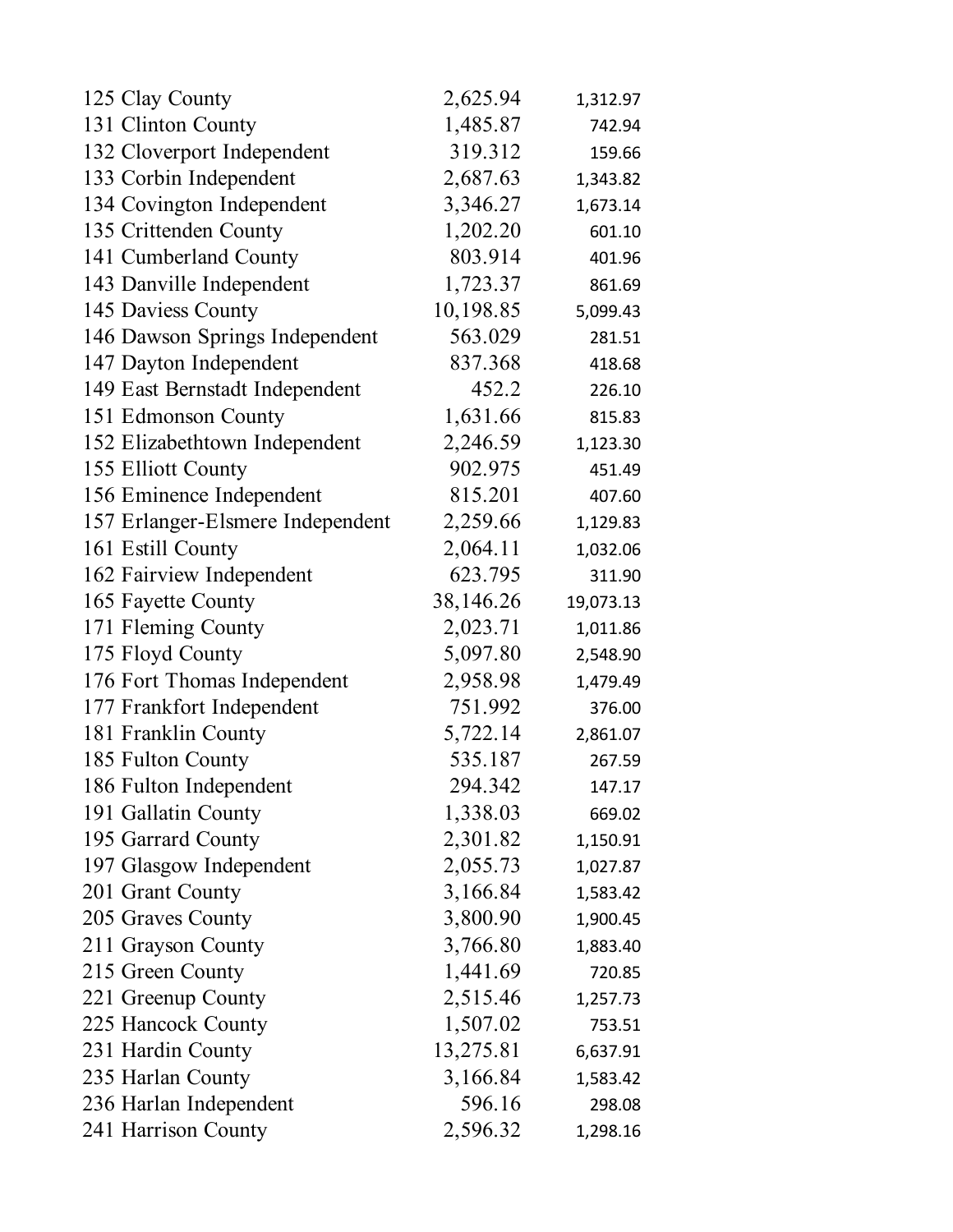| 245 Hart County          | 2,023.80    | 1,011.90  |
|--------------------------|-------------|-----------|
| 246 Hazard Independent   | 885.083     | 442.54    |
| 251 Henderson County     | 6,458.82    | 3,229.41  |
| 255 Henry County         | 1,931.92    | 965.96    |
| 261 Hickman County       | 649.878     | 324.94    |
| 265 Hopkins County       | 5,932.62    | 2,966.31  |
| 271 Jackson County       | 1,732.01    | 866.01    |
| 272 Jackson Independent  | 295.638     | 147.82    |
| 275 Jefferson County     | 87,498.81   | 43,749.41 |
| 276 Jenkins Independent  | 362.269     | 181.13    |
| 281 Jessamine County     | 7,426.36    | 3,713.18  |
| 285 Johnson County       | 2,926.25    | 1,463.13  |
| 291 Kenton County        | 13, 138. 77 | 6,569.39  |
| 295 Knott County         | 1,856.02    | 928.01    |
| 301 Knox County          | 3,581.93    | 1,790.97  |
| 305 LaRue County         | 2,193.20    | 1,096.60  |
| 311 Laurel County        | 8,092.13    | 4,046.07  |
| 315 Lawrence County      | 2,095.55    | 1,047.78  |
| 321 Lee County           | 810.5       | 405.25    |
| 325 Leslie County        | 1,442.36    | 721.18    |
| 331 Letcher County       | 2,704.47    | 1,352.24  |
| 335 Lewis County         | 1,906.44    | 953.22    |
| 341 Lincoln County       | 3,160.36    | 1,580.18  |
| 345 Livingston County    | 1,000.36    | 500.18    |
| 351 Logan County         | 3,112.98    | 1,556.49  |
| 354 Ludlow Independent   | 735.39      | 367.70    |
| 361 Lyon County          | 850.201     | 425.10    |
| 365 Madison County       | 10,509.42   | 5,254.71  |
| 371 Magoffin County      | 1,775.17    | 887.59    |
| 375 Marion County        | 2,841.54    | 1,420.77  |
| 381 Marshall County      | 4,205.02    | 2,102.51  |
| 385 Martin County        | 1,579.94    | 789.97    |
| 391 Mason County         | 2,244.27    | 1,122.14  |
| 392 Mayfield Independent | 1,690.23    | 845.12    |
| 395 McCracken County     | 6,455.14    | 3,227.57  |
| 401 McCreary County      | 2,421.88    | 1,210.94  |
| 405 McLean County        | 1,294.46    | 647.23    |
| 411 Meade County         | 4,341.74    | 2,170.87  |
| 415 Menifee County       | 949.492     | 474.75    |
| 421 Mercer County        | 2,450.34    | 1,225.17  |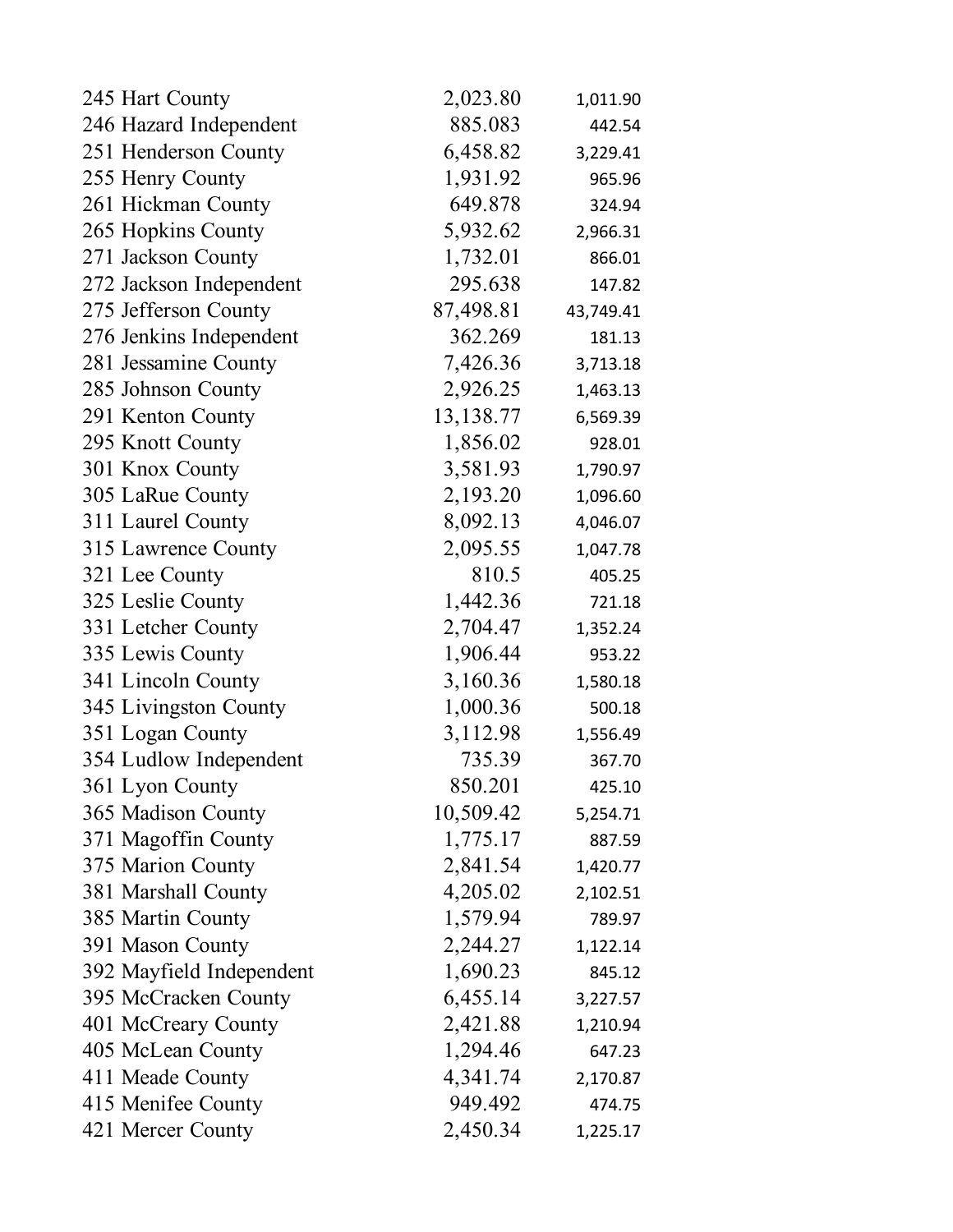| 425 Metcalfe County          | 1,262.13  | 631.07   |
|------------------------------|-----------|----------|
| 426 Middlesboro Independent  | 960.692   | 480.35   |
| 431 Monroe County            | 1,611.29  | 805.65   |
| 435 Montgomery County        | 3,999.91  | 1,999.96 |
| 441 Morgan County            | 1,789.31  | 894.66   |
| 445 Muhlenberg County        | 4,143.64  | 2,071.82 |
| 446 Murray Independent       | 1,552.30  | 776.15   |
| 451 Nelson County            | 3,979.10  | 1,989.55 |
| 452 Newport Independent      | 1,385.58  | 692.79   |
| 455 Nicholas County          | 947.986   | 473.99   |
| 461 Ohio County              | 3,758.99  | 1,879.50 |
| 465 Oldham County            | 11,771.24 | 5,885.62 |
| 471 Owen County              | 1,677.11  | 838.56   |
| 472 Owensboro Independent    | 4,422.83  | 2,211.42 |
| 475 Owsley County            | 566.014   | 283.01   |
| 476 Paducah Independent      | 2,712.30  | 1,356.15 |
| 477 Paintsville Independent  | 724.069   | 362.03   |
| 478 Paris Independent        | 609.816   | 304.91   |
| 481 Pendleton County         | 2,108.87  | 1,054.44 |
| 485 Perry County             | 3,412.43  | 1,706.22 |
| 491 Pike County              | 7,078.33  | 3,539.17 |
| 492 Pikeville Independent    | 1,118.37  | 559.19   |
| 493 Pineville Independent    | 509.577   | 254.79   |
| 495 Powell County            | 1,949.27  | 974.64   |
| 501 Pulaski County           | 7,468.00  | 3,734.00 |
| 502 Raceland Independent     | 958.83    | 479.42   |
| 505 Robertson County         | 381.574   | 190.79   |
| 511 Rockcastle County        | 2,472.18  | 1,236.09 |
| 515 Rowan County             | 2,983.72  | 1,491.86 |
| 521 Russell County           | 2,622.19  | 1,311.10 |
| 522 Russell Independent      | 2,101.16  | 1,050.58 |
| 523 Russellville Independent | 899.712   | 449.86   |
| 524 Science Hill Independent | 369.343   | 184.67   |
| 525 Scott County             | 8,330.70  | 4,165.35 |
| 531 Shelby County            | 6,363.02  | 3,181.51 |
| 533 Silver Grove Independent | 165.823   | 82.91    |
| 535 Simpson County           | 2,703.88  | 1,351.94 |
| 536 Somerset Independent     | 1,491.62  | 745.81   |
| 537 Southgate Independent    | 171.276   | 85.64    |
| 541 Spencer County           | 2,787.61  | 1,393.81 |